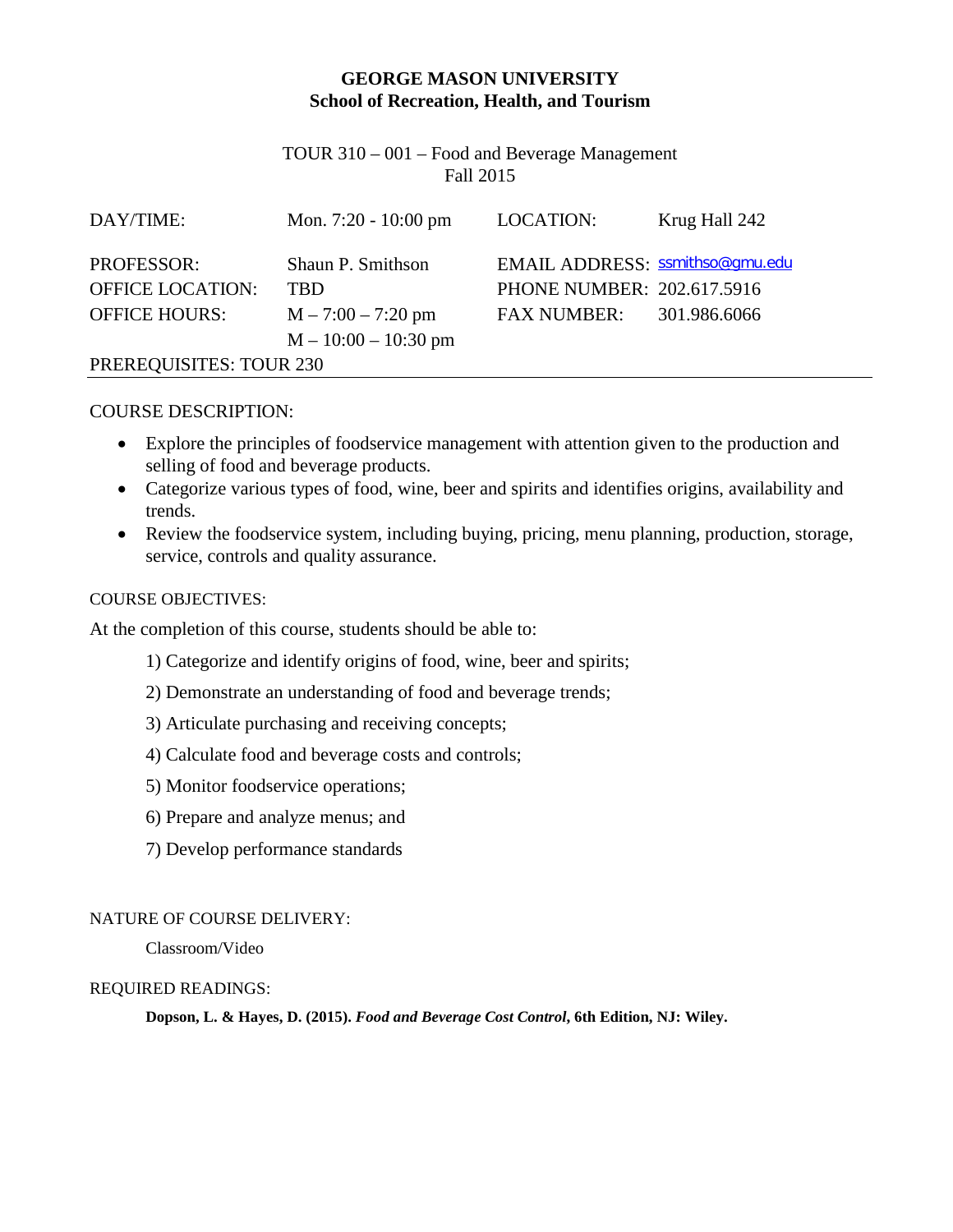#### STUDENT RESPONSIBILITIES:

a. Students are responsible for attending classes, taking notes, and obtaining other materials provided by the instructor, taking tests, and completing assignments as scheduled by the instructor.

b. Students are responsible for keeping track of changes in the course syllabus made by the instructor throughout the semester.

c. Students are responsible for monitoring their grades.

d. Students must contact the instructor as soon as possible if they anticipate missing multiple classes due to events such as chronic illnesses, travel related to team sports, or other university activities. The instructor will determine the minimal attendance and participation required in order to meet course responsibilities.

e. Behaviors that disrupt other students' learning are not acceptable (e.g., arriving consistently late for class; cell phone use, reading non-course related materials, eating during class, or social conversation during class).

# EXAM POLICY:

The only acceptable reasons for missing an exam are:

a. Severe illness or accident – This must be verified by the University Health Center or the attending physician.

b. Severe illness or death in the immediate family that requires the student to be at home at the time of exam. A written statement from the attending physician is required.

*The course instructor must be notified of the reason for missing an exam at least seven days prior to the start of the exam. Make-up exams are essay and given at the discretion of the instructor.*

# COURSE CONDUCT:

Class will be a combination of instructor lectures, interactive class discussions, multi-media reviews/postings and in-class activities. You will be required to complete assigned readings and viewings prior to class sessions during which those assignments are examined. *Assignments are due in class at the beginning of class of the specified due date, unless they are submitted to my email [\(ssmithson@gmu.edu\)](mailto:ssmithson@gmu.edu) or the drop-boxes on Blackboard (when applicable).*

# CLASS ATTENTDENCE AND PARTICIPATION:

Attendance will be taken at the beginning of each class meeting. It is your responsibility to sign the class attendance sheet, even if you are late to class. My record of attendance is official and final. I will take attendance for all class meetings, not including exam dates or other dates noted on the schedule.

Participation in class discussion is very important. Please prepare for class by reading the assigned material as well as the cases, postings and viewings. Also, as many of you are working in service firms. please share your experiences with the class. Your grade for class participation will be based on my judgment of the consistency with which you *participate constructively* and *show leadership* in class discussion and activity. Please note that class discussion includes interacting with your classmates. When I am leading case discussions, I may "cold call." Please be prepared for this. Keep in mind that if you aren't in class, you aren't participating – so while no attendance grade is given, participation grades will be given.

# LATE WORK:

On average, 10 to 15 percent of the class will attempt to turn in assignments later than the time specified. Many reasons are given for late work (e.g., flat tires, printer problems, illness, oversleeping,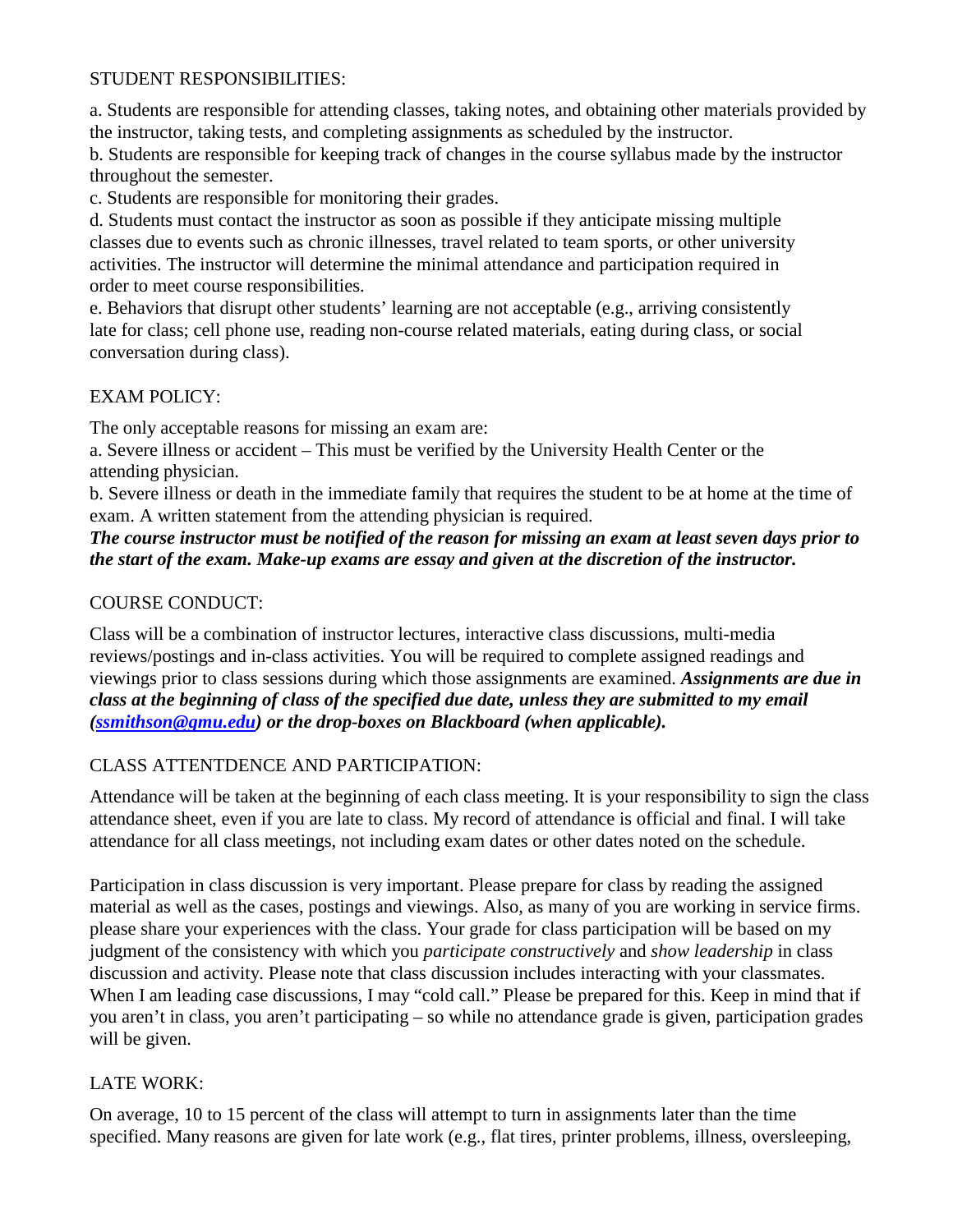etc.). No matter what the reason, the bottom line is that either (a) the work was completed and turned in when required or (b) the assignment was not completed and turned in when required. Assignments are due in class at the beginning of class on the specified due date and, if submitted after that time will be counted as late. The assignment will be reduced by 1 letter grades for each week it is late and no assignments will be accepted more than 2 weeks late and a zero will be recorded for the assignment at that point.

#### EVALUATION:

| <b>Activity</b>       | <b>Times</b> | Percentage |
|-----------------------|--------------|------------|
| Participation         | 14           | 5%         |
| Blackboard Posting*   | 14           | 10%        |
| Chapter Questions**   |              | 15%        |
| In-Class Quizzes***   | 3            | 15%        |
| Semester Projects**** | 2            | 30%        |
| Exam                  |              | 25%        |

\* Weekly Blackboard Postings will be required and may require additional program viewings and readings throughout the course.

\*\* You are to complete the specific chapter questions assigned by the instructor 7 times throughout the semester.

\*\*\* The quizzes will be given at any time during class. The purpose of the quizzes is to check your preparation of class (if given at the beginning of class) and your understanding of class (if given at the end of class). The quizzes will be graded and the worst score will be dropped (will not be used in calculating your final quiz grade). There will be no makeup quizzes.

\*\*\*\* The instructor will give more details and guideline for the semester projects at the beginning of the semester.

GRADING SCALE:

| $A_{+} = 97 - 100$ | $B_{+} = 87 - 89$ | $C_{+}$ = 77 - 79        | $D = 60 - 69$ |
|--------------------|-------------------|--------------------------|---------------|
| $A = 94 - 96$      | $B = 84 - 86$     | $C = 74 - 76$            | $F = 0-59$    |
| $A - 90 - 93$      | $B - = 80 - 83$   | $C_{\text{F}}$ = 70 – 73 |               |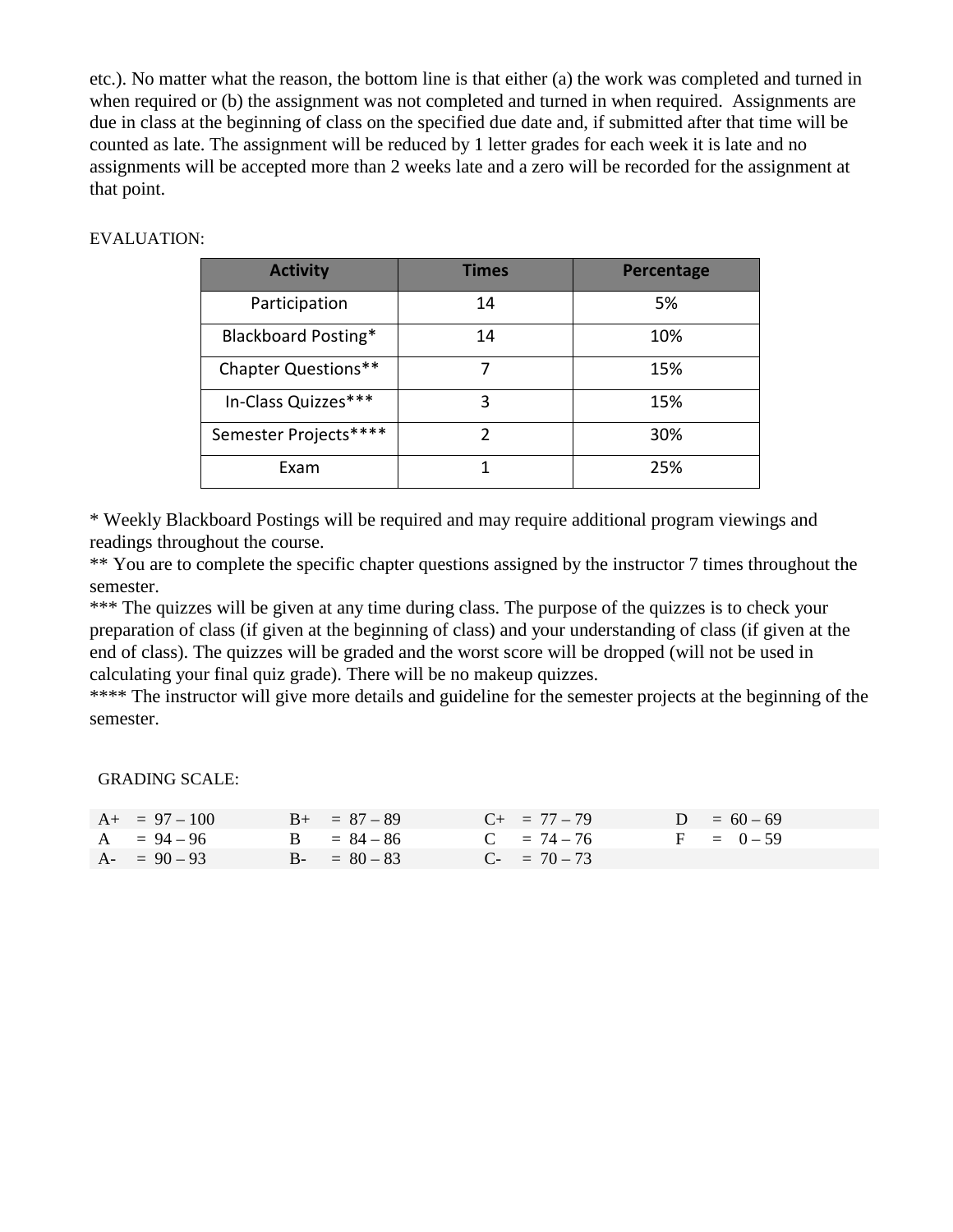# TENTATIVE COURSE SCHEDULE:

| <b>Week</b>  | <b>Topic</b>                                         | <b>Readings</b> |
|--------------|------------------------------------------------------|-----------------|
| 1 (Aug 31)   | Introduction / Managing Revenue and Expense          |                 |
| 2 (Sept. 7)  | Labor Day - No Class                                 |                 |
| 3 (Sept. 14) | <b>Creating Sales Forecasts</b>                      | $\overline{2}$  |
| 4 (Sept. 21) | <b>Purchasing and Receiving</b>                      | 3               |
| 5 (Sept. 28) | Managing Inventory and Production                    | 4               |
| $6$ (Oct. 5) | Managing Food and Beverage Costs                     | 5               |
|              | Mid-term Project Review                              |                 |
| 7 (Oct. 12)  | Managing Food and Beverage Pricing                   | 6               |
| 8 (Oct. 19)  | <b>Team Mid-term Project Presentations</b>           |                 |
| 9 (Oct. 26)  | Managing Cost of Labor                               | 7               |
| 10 (Nov. 2)  | <b>Controlling Other Expenses</b>                    | 8               |
| 11 (Nov. 9)  | Analyzing Results Using the Income Statement         | 9               |
| 12 (Nov. 16) | Planning for Profit                                  | 10              |
| 13 (Nov. 23) | Maintaining and Improving the Revenue Control System | 11              |
| 14 (Nov. 30) | Pulling it all Together/Final Review                 |                 |
| 15 (Dec. 7)  | <b>Final Team Projects Due</b>                       |                 |
| 16 (TBD)     | <b>Final Exam during Exam Period</b>                 |                 |

*Note: Faculty reserves the right to alter the schedule as necessary.*